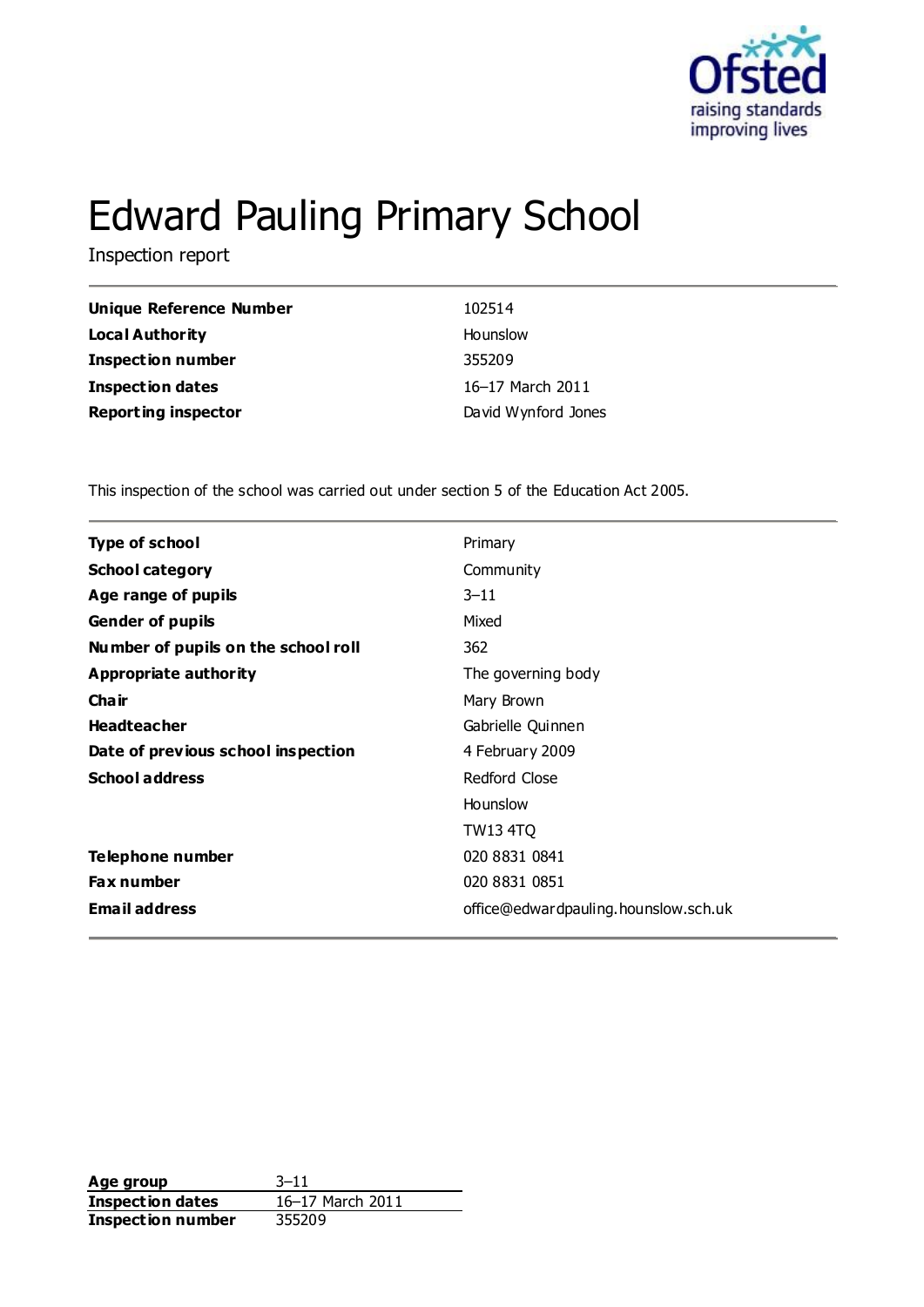The Office for Standards in Education, Children's Services and Skills (Ofsted) regulates and inspects to achieve excellence in the care of children and young people, and in education and skills for learners of all ages. It regulates and inspects childcare and children's social care, and inspects the Children and Family Court Advisory Support Service (Cafcass), schools, colleges, initial teacher training, work-based learning and skills training, adult and community learning, and education and training in prisons and other secure establishments. It assesses council children's services, and inspects services for looked after children, safeguarding and child protection.

Further copies of this report are obtainable from the school. Under the Education Act 2005, the school must provide a copy of this report free of charge to certain categories of people. A charge not exceeding the full cost of reproduction may be made for any other copies supplied.

If you would like a copy of this document in a different format, such as large print or Braille, please telephone 0300 123 4234, or email **[enquiries@ofsted.gov.uk](mailto:enquiries@ofsted.gov.uk)**.

You may copy all or parts of this document for non-commercial educational purposes, as long as you give details of the source and date of publication and do not alter the documentation in any way.

To receive regular email alerts about new publications, including survey reports and school inspection reports, please visit our website and go to 'Subscribe'.

Royal Exchange Buildings St Ann's Square Manchester M2 7LA T: 0300 123 4234 Textphone: 0161 618 8524 E: **[enquiries@ofsted.gov.uk](mailto:enquiries@ofsted.gov.uk)**

W: **[www.ofsted.gov.uk](http://www.ofsted.gov.uk/)**

© Crown copyright 2011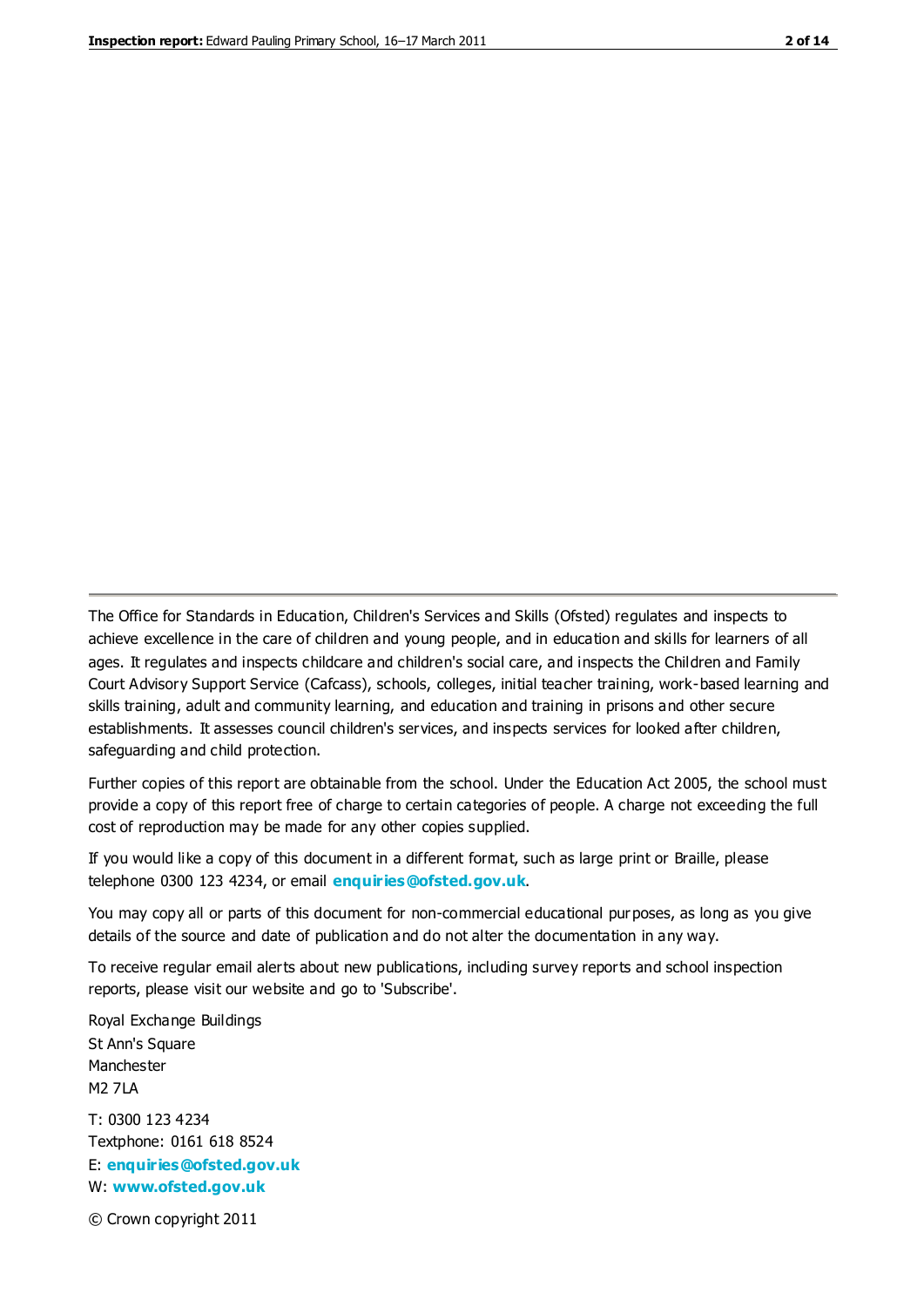## **Introduction**

This inspection was carried out by three additional inspectors. Inspectors visited three assemblies and 20 lessons, observing 15 teachers. They held meetings with members of the governing body, staff and groups of pupils. They scrutinised a wide range of documentation, including the data the school has collected on pupils' attainment and progress, procedures for keeping pupils safe and the school development plan. Inspectors analysed 73 questionnaires completed by parents and carers.

The inspection team reviewed many aspects of the school's work. It looked in detail at a number of key areas.

- How well do teachers use assessment information to plan lessons that challenge all groups of pupils?
- Why do pupils tend to do less well in mathematics than in English?
- What is the impact of the school's efforts to improve pupils' attendance?

# **Information about the school**

Edward Pauling is larger than the average primary school. The majority of pupils are of White British heritage, although a higher than average proportion of pupils come from minority ethnic backgrounds; there is no predominant group. The proportion of pupils speaking English as an additional language is well above average for primary schools but only a few are at the early stages of learning to communicate in English. The percentage of pupils identified as having special educational needs and/or disabilities is well above the national average. However, the proportion holding a statement of special educational needs is similar to other primary schools. The proportion of pupils known to be eligible for free school meals is considerably greater than that found in most primary schools. Among other accreditations, the school holds National Healthy Schools status and the International School award.

The Early Years Foundation Stage consists of a part-time Nursery and two full-time Reception classes. The breakfast club, which is managed by the governing body, was included in this inspection. The privately run after-school club was inspected separately.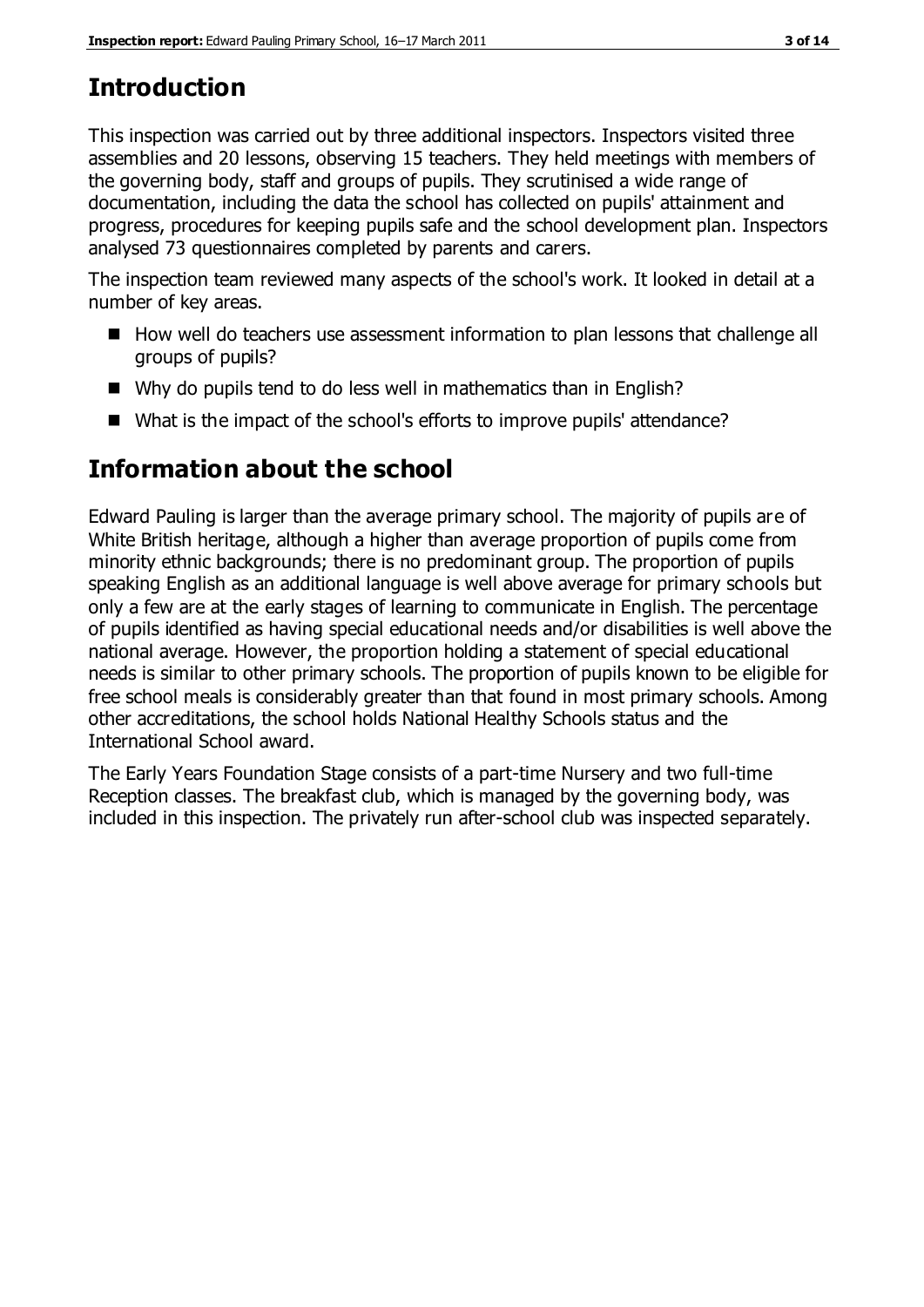# **Inspection judgements**

| Overall effectiveness: how good is the school?  |  |
|-------------------------------------------------|--|
| The school's capacity for sustained improvement |  |

## **Main findings**

This is a satisfactory and improving school. There are many aspects of its work which are now good and firmly embedded in school routines. This can be attributed to the dedication of the governing body, the senior leadership team and staff. All are successfully working towards the vision of an inclusive school which is at the heart of the local community and where pupils learn in an environment which develops their self-esteem and accelerates their learning. The vast majority of parents and carers appreciate the work of the school. One wrote, 'I am extremely satisfied with my child's education.' Others made similar statements.

Pupils' achievement is satisfactory. Over the last three years, standards across the school have risen steadily and progress has accelerated. Pupils' attainment at the end of Year 2 and Year 6 is now similar to the national average in reading, writing and mathematics. Pupils' attainment in English tends to be consistently above those in mathematics. This is because most pupils do not have a secure understanding of mathematical vocabulary and many have difficulties in applying their mathematical knowledge to solve problems. Overall, pupils' progress in Years 1 to 6 is satisfactory.

Children make satisfactory progress in the Early Years Foundation Stage. Assessment procedures are in place and assessments are used appropriately to ensure that children develop across all areas of learning. However, the records do not contain sufficient evidence of the children's work to confirm the assessments and to demonstrate their progress. The use of the outdoor area is developing well but its potential has not yet been maximised to promote the children's literacy and numeracy skills. Pupils who find school challenging make good progress because of the good level of care and the support provided.

The quality of teaching is satisfactory overall and there is some good teaching on which the school can build. In the better lessons, pupils of all abilities are challenged and learning proceeds at a quick pace. Where lessons are not as effective, teachers do not use assessment information well enough to plan work that consistently challenges and encourages pupils to aim higher. The curriculum makes a noticeable contribution to their personal development. Pupils' spiritual, moral, social and cultural development is good. They have a good understanding of keeping themselves safe and the vast majority adopt a healthy lifestyle. This has contributed to the school gaining National Healthy Schools status. Pupils from different ethnic backgrounds show respect for each other, get on together and behave well.

The school development plan is based on a secure self-evaluation of the school's needs and performance, and clearly identifies the appropriate priorities for improvement. The governing body ensures that the level of care provided for all pupils is good and that they are kept safe at all times. Given the rising trend in pupil attainment, the systems and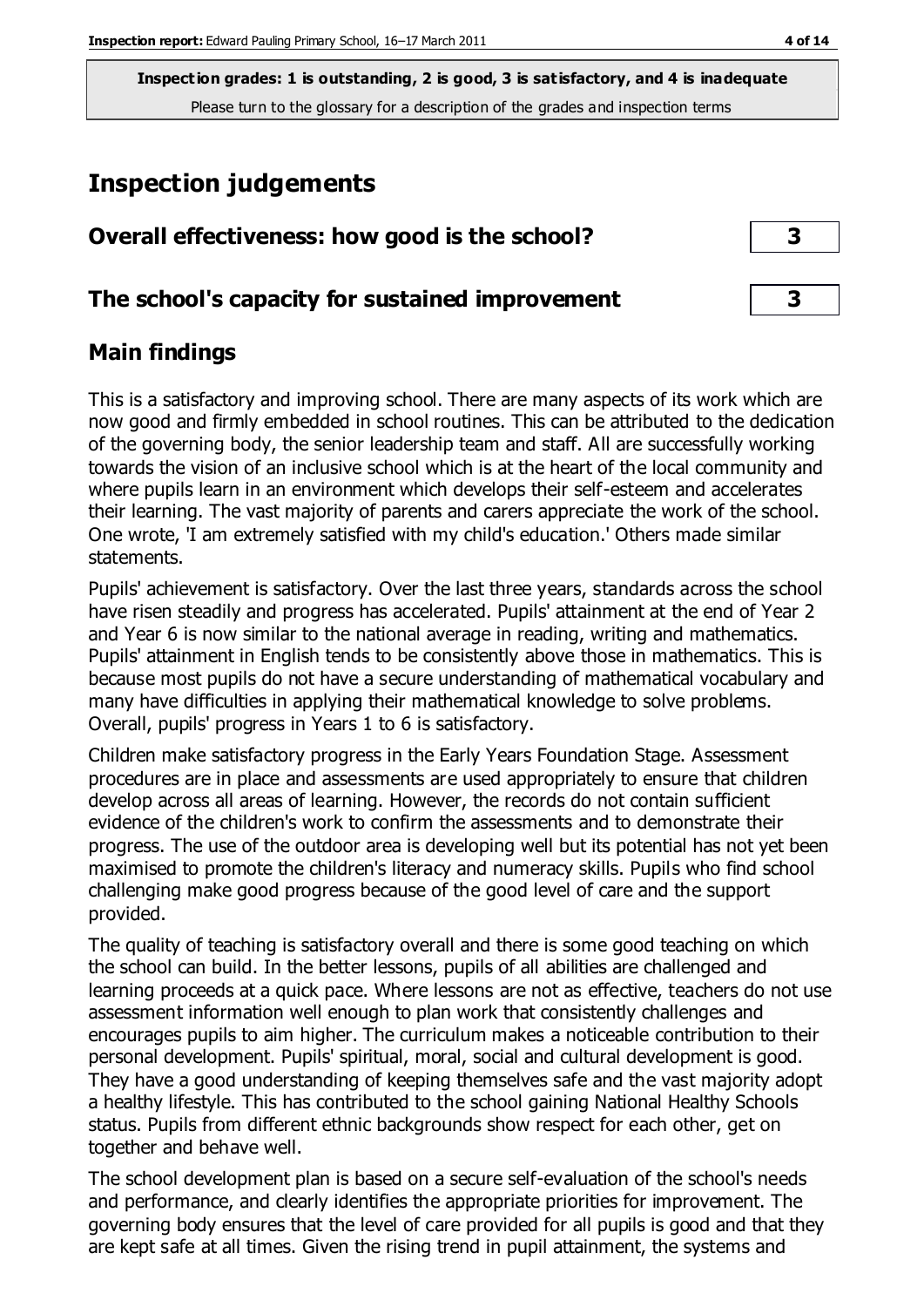structures in place, and the clear vision for the development of the school, there is satisfactory capacity for further improvement.

Up to 40% of the schools whose overall effectiveness is judged satisfactory may receive a monitoring visit by an Ofsted inspector before their next section 5 inspection.

## **What does the school need to do to improve further?**

- Improve provision and outcomes for children in the Early Years Foundation Stage by:
	- $-$  extending the range of evidence gathered to support teacher assessments and to demonstrate the rate of children's progress
	- making greater use of the outdoor area to promote the children's literacy and numeracy skills.
- Raise pupils' attainment and accelerate their rate of progress in mathematics by:
	- providing more opportunities to undertake problem-solving activities
	- promoting and extending pupils' understanding and use of mathematical vocabulary
	- $-$  ensuring pupils apply their mathematical skills in other subjects.
- Refine the use of assessment information to ensure work is planned that consistently challenges all groups of pupils.

## **Outcomes for individuals and groups of pupils 3**

Children enter the Nursery with skills and knowledge below the levels expected for their age. They make good progress and most enter the Reception classes with skills typical of a five-year-old child. Throughout the school, pupils are generally well motivated and respond well to challenge. They enjoy the opportunities to work together. Their better progress in English than mathematics results from the emphasis placed by staff on promoting and developing pupils' skills in reading and writing. In a Year 6 lesson, pupils discussed ways in which stories can be restructured for the greatest impact. Pupils explored and shared ideas and responded well to challenging questions from the teacher. They compared the approaches of different authors and how a story is structured before undertaking their own written activity. Pupils were motivated and made good progress in the lesson. In contrast, in another class and in a mathematics lesson, pupils did not make accelerated progress. This was because the tasks were not closely enough matched to the pupils' needs and they were not challenged to use a range of mathematical terminology to explain their work and their learning.

Overall, pupils with special educational needs and/or disabilities and those who find school challenging make good progress because their needs are identified early; good support is offered and tailored to their needs. Staff monitor their progress closely and place the emphasis on developing the pupils' literacy, numeracy and communication skills. Although there are some minor differences in outcomes between groups, there is no particular pattern over time.

Pupils feel safe and have a good awareness of safety issues, including e-safety. Pupils want to take responsibility and undertake voluntary tasks. They contribute well to the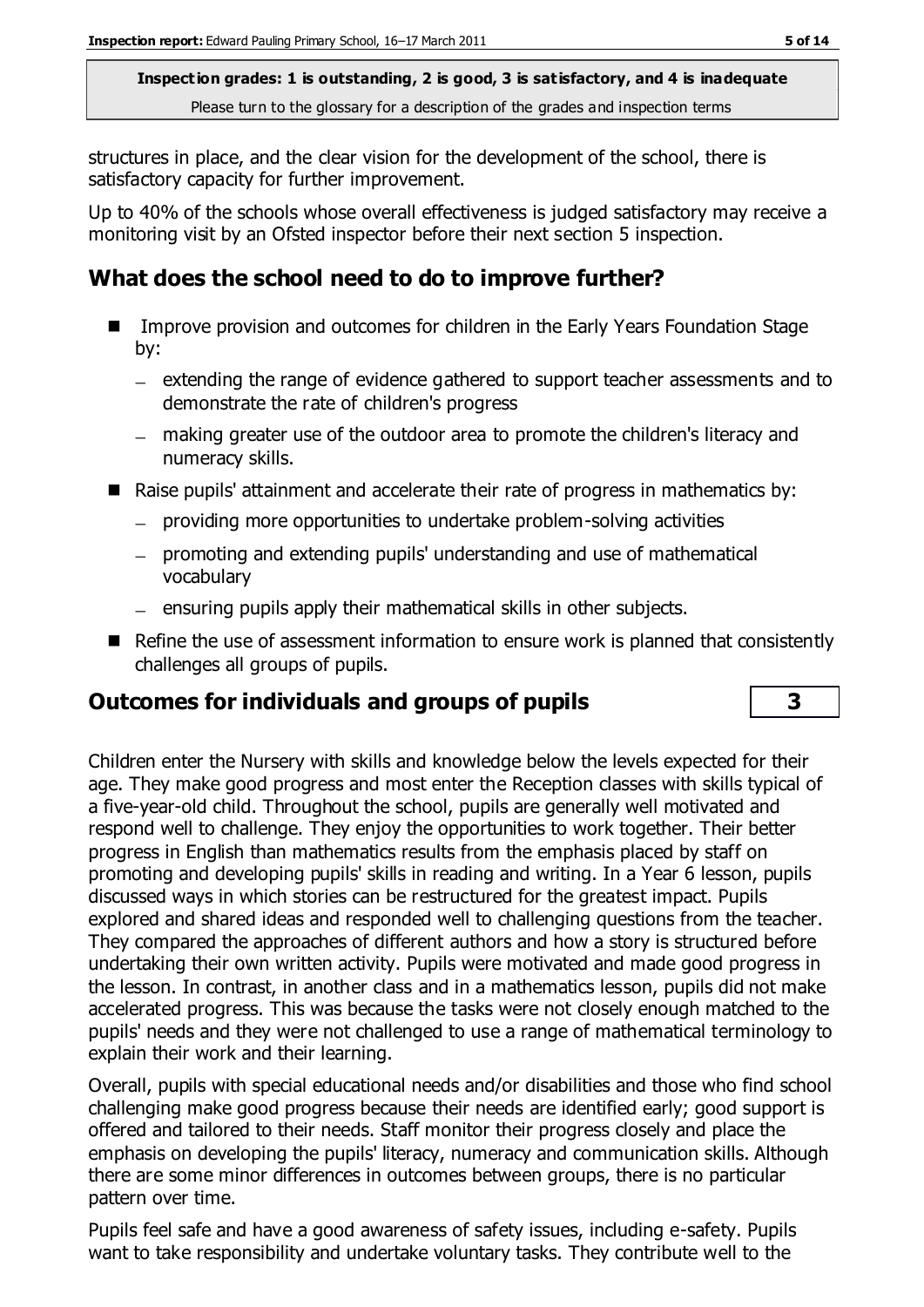school community and showed considerable empathy for the plight of those caught up with the recent tragedy in Japan. The vast majority of pupils are reflective and have a good understanding of right and wrong. They show respect for and celebrate other faiths, cultures, religions and beliefs. Pupils are increasingly enjoying school and attendan ce is improving. However, despite the school's best efforts, there are a few pupils with records of persistent absenteeism. Pupils' average attainment in English and mathematics and their good personal development ensure they have a sound basis for the next stage in their education.

| Pupils' achievement and the extent to which they enjoy their learning                                                     |                |
|---------------------------------------------------------------------------------------------------------------------------|----------------|
| Taking into account:<br>Pupils' attainment <sup>1</sup>                                                                   | 3              |
| The quality of pupils' learning and their progress                                                                        | 3              |
| The quality of learning for pupils with special educational needs and/or disabilities<br>and their progress               |                |
| The extent to which pupils feel safe                                                                                      | $\overline{2}$ |
| Pupils' behaviour                                                                                                         | $\overline{2}$ |
| The extent to which pupils adopt healthy lifestyles                                                                       | $\overline{2}$ |
| The extent to which pupils contribute to the school and wider community                                                   | $\mathbf{2}$   |
| The extent to which pupils develop workplace and other skills that will contribute to<br>their future economic well-being | 3              |
| Taking into account:<br>Pupils' attendance <sup>1</sup>                                                                   |                |
| The extent of pupils' spiritual, moral, social and cultural development                                                   | 2              |

These are the grades for pupils' outcomes

<sup>1</sup> The grades for attainment and attendance are: 1 is high; 2 is above average; 3 is broadly average; and 4 is low

## **How effective is the provision?**

Relationships between staff and pupils are good. Staff take pupils' concerns seriously and pupils say that if they turn to staff, issues will be dealt with. Staff know the pupils well and ensure that those whose circumstances make them potentially vulnerable receive good support. This enables them to feel included and take an active part in school life. The school monitors and analyses attendance carefully. Absences are quickly followed up and action taken where necessary. This has led to ongoing improvements in attendance and a marked reduction of persistent absentees.

Teaching has a number of good features including the use of praise, sharing ideas with a 'talk partner' and the deployment of teaching assistants. Teachers are confident in the use of the electronic whiteboard. However, some teachers make better and wider use of it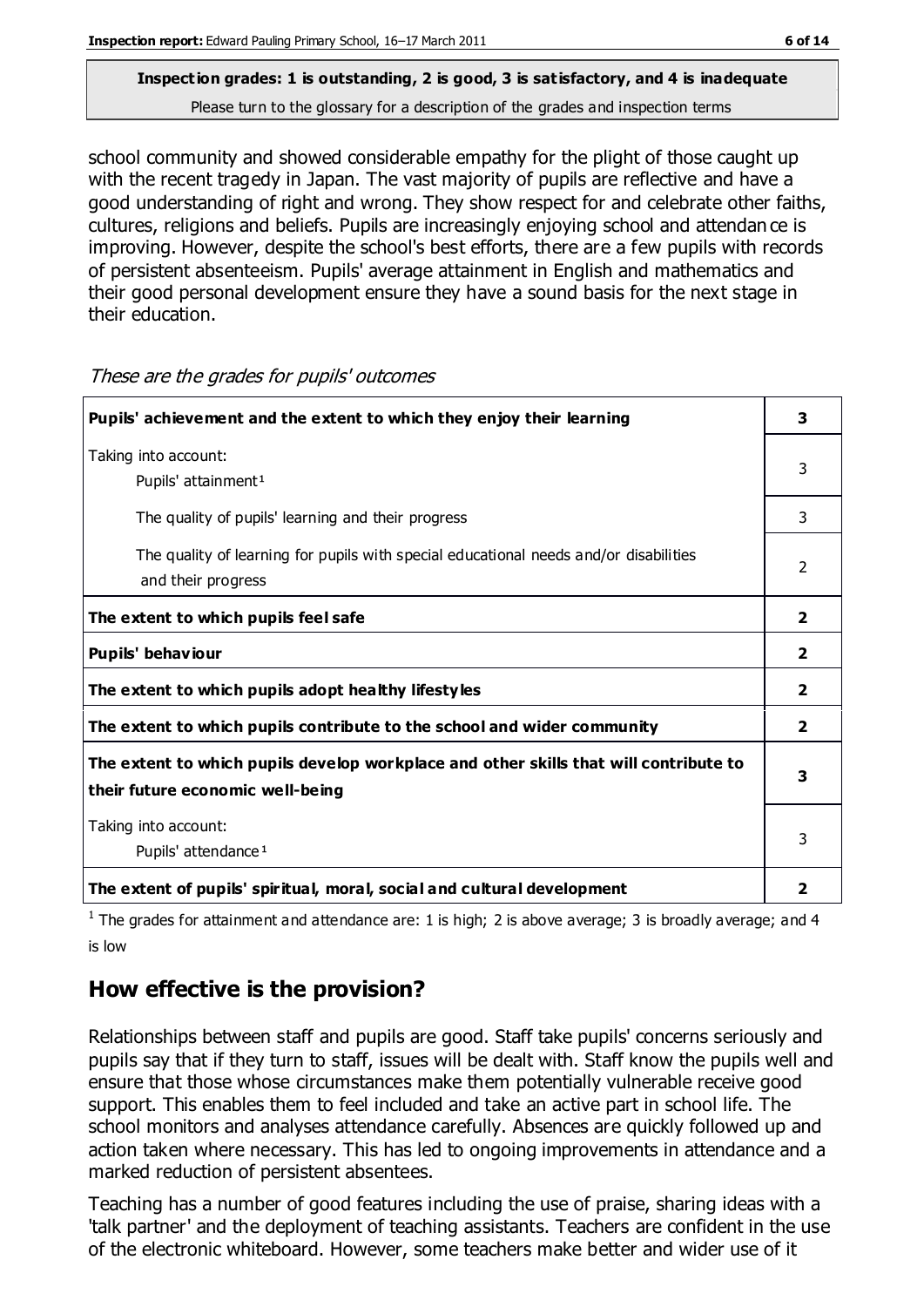than others. Most teachers make clear the tasks the pupils will be undertaking and the criteria by which their learning can be measured but do not always make clear their expectations of individuals or groups of pupils. Some teachers are more skilled than others at making sure that pupils reflect on their work. Marking provides pupils with clear guidance to improve their work and to reach their targets. At times, the expectations of individuals and groups are not high enough.

Provision for literacy and numeracy is satisfactory. The school has adopted a wellstructured approach and, where possible, a theme or topic is used to bring pupils' learning in different subjects together. Linguistic skills are consolidated well, especially through the use of 'talk partners'. However, there are insufficient opportunities to consolidate pupils' mathematical knowledge and understanding in other lessons. Provision for information and communication technology is satisfactory. French is taught throughout the school. Good quality displays throughout the school reflect the commitment of staff to celebrating pupils' work and promoting their artistic skills. Visits, visitors and after-school activities enhance learning and promote pupils' personal development. The work undertaken to gain the International School award has contributed much to the pupils' cultural development and understanding of the wider community. Good links and partnerships with the local authority, schools and other organisations support pupils' learning and contribute to teachers' professional development. The breakfast club helps pupils to enjoy school, engage with others and start the school day in a relaxed atmosphere. This fosters positive relationships between parents and carers and the school.

| The quality of teaching                                                                                    |  |
|------------------------------------------------------------------------------------------------------------|--|
| Taking into account:<br>The use of assessment to support learning                                          |  |
| The extent to which the curriculum meets pupils' needs, including, where relevant,<br>through partnerships |  |
| The effectiveness of care, guidance and support                                                            |  |

These are the grades for the quality of provision

## **How effective are leadership and management?**

Leadership and management, including governance, have a number of strengths. However, they are satisfactory overall because the school has yet to ensure that all groups of pupils make good progress. The promotion of equal opportunity is satisfactory. Nevertheless, there is a determination to continue to raise attainment, accelerate pupils' progress and to drive school improvement. There is a shared understanding by all staff of the next steps needed to take the school forward. Based on a secure evaluation of the school's performance, the school development plan is detailed and clearly linked to raising standards and ensuring pupils make more than the expected rate of progress. Systems and structures to monitor and evaluate the work of the school and pupils' progress are now well embedded. Teaching is monitored and senior leaders analyse pupils' progress carefully. The outcomes are reported to the governing body.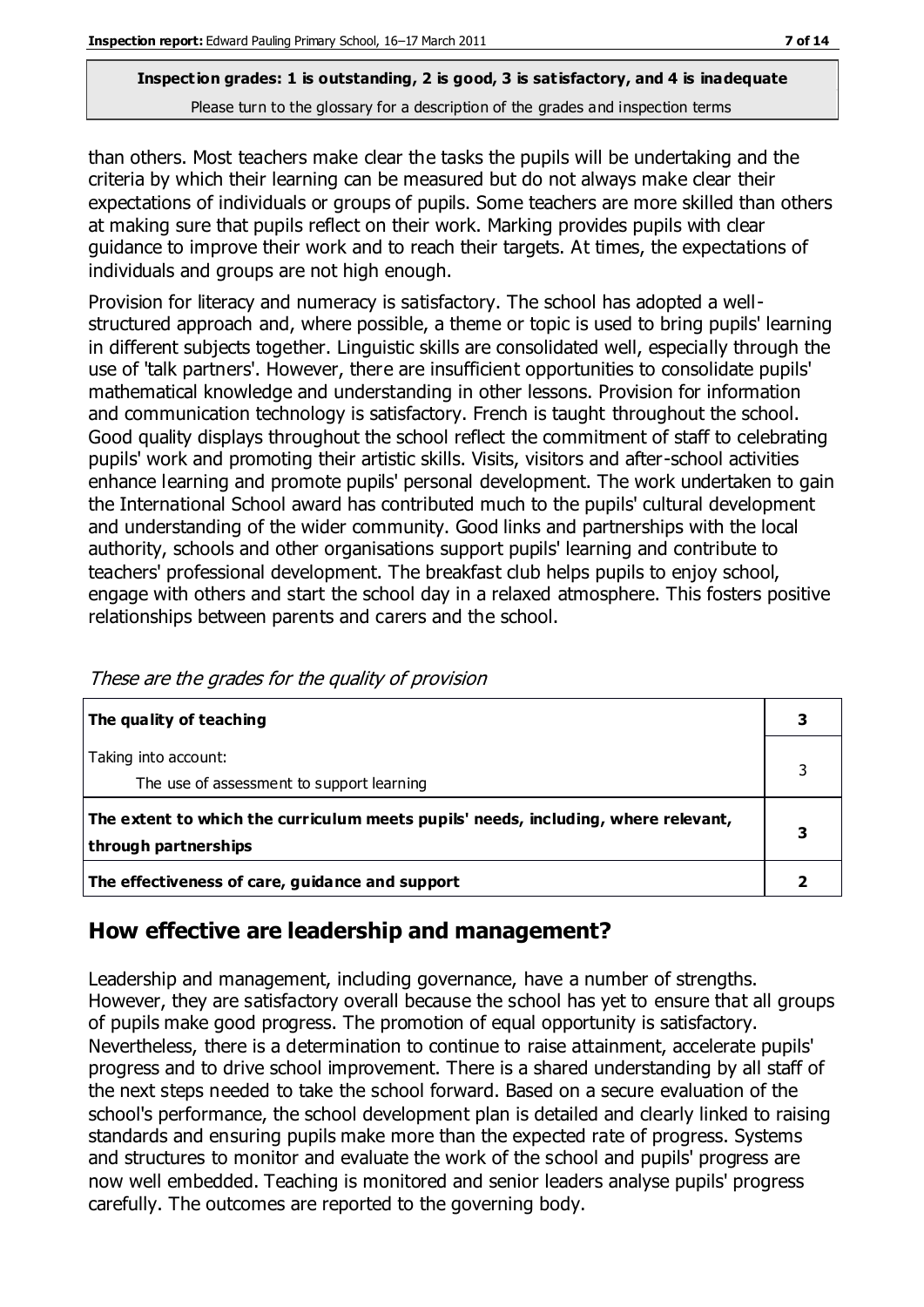The governing body works closely with the senior leaders to ensure that that safeguarding and child protection procedures are robust. They monitor procedures effectively. Several members of the governing body are trained on child protection and safer recruitment procedures. Equality of opportunities is monitored effectively and any suggestion of discrimination investigated. Senior and teaching staff monitor the progress of all pupils and ensure that there is good provision for the potentially most vulnerable. As a result, they are integrated into the life of the school, make good progress from their various starting points, and gaps in their learning are closing. The school makes a good contribution to promoting community cohesion. Families from over 30 different countries are represented in the school. Pupils get on well together and racial incidents are rare. The school has established links with a school in a contrasting part of the United Kingdom and with a school on the outskirts of Paris. This contributes to pupils' good cultural understanding and preparation for living in today's society.

| The effectiveness of leadership and management in embedding ambition and driving<br>improvement                                                                  |                |
|------------------------------------------------------------------------------------------------------------------------------------------------------------------|----------------|
| Taking into account:<br>The leadership and management of teaching and learning                                                                                   | 3              |
| The effectiveness of the governing body in challenging and supporting the<br>school so that weaknesses are tackled decisively and statutory responsibilities met | 3              |
| The effectiveness of the school's engagement with parents and carers                                                                                             | 2              |
| The effectiveness of partnerships in promoting learning and well-being                                                                                           | 2              |
| The effectiveness with which the school promotes equality of opportunity and tackles<br>discrimination                                                           | 3              |
| The effectiveness of safeguarding procedures                                                                                                                     | 2              |
| The effectiveness with which the school promotes community cohesion                                                                                              | $\overline{2}$ |
| The effectiveness with which the school deploys resources to achieve value for money                                                                             | 3              |

## **Early Years Foundation Stage**

Relationships with parents and carers, and induction procedures, are good. Children settle quickly into the Nursery and make good progress. They behave well and enjoy learning in a safe environment. Children quickly learn the importance of personal hygiene and how to keep themselves safe. On entry to the Reception class, most are operating at the levels expected for their age. They make satisfactory progress over the year. The classrooms are well organised and displays promote learning. Resources are of a good quality and appropriate for the ages of the children. The Reception classes work together closely with children moving freely between the two classes. There is a reasonable balance between activities led by the adults and those that children choose for themselves. Detailed planning ensures that all areas of children's learning are covered.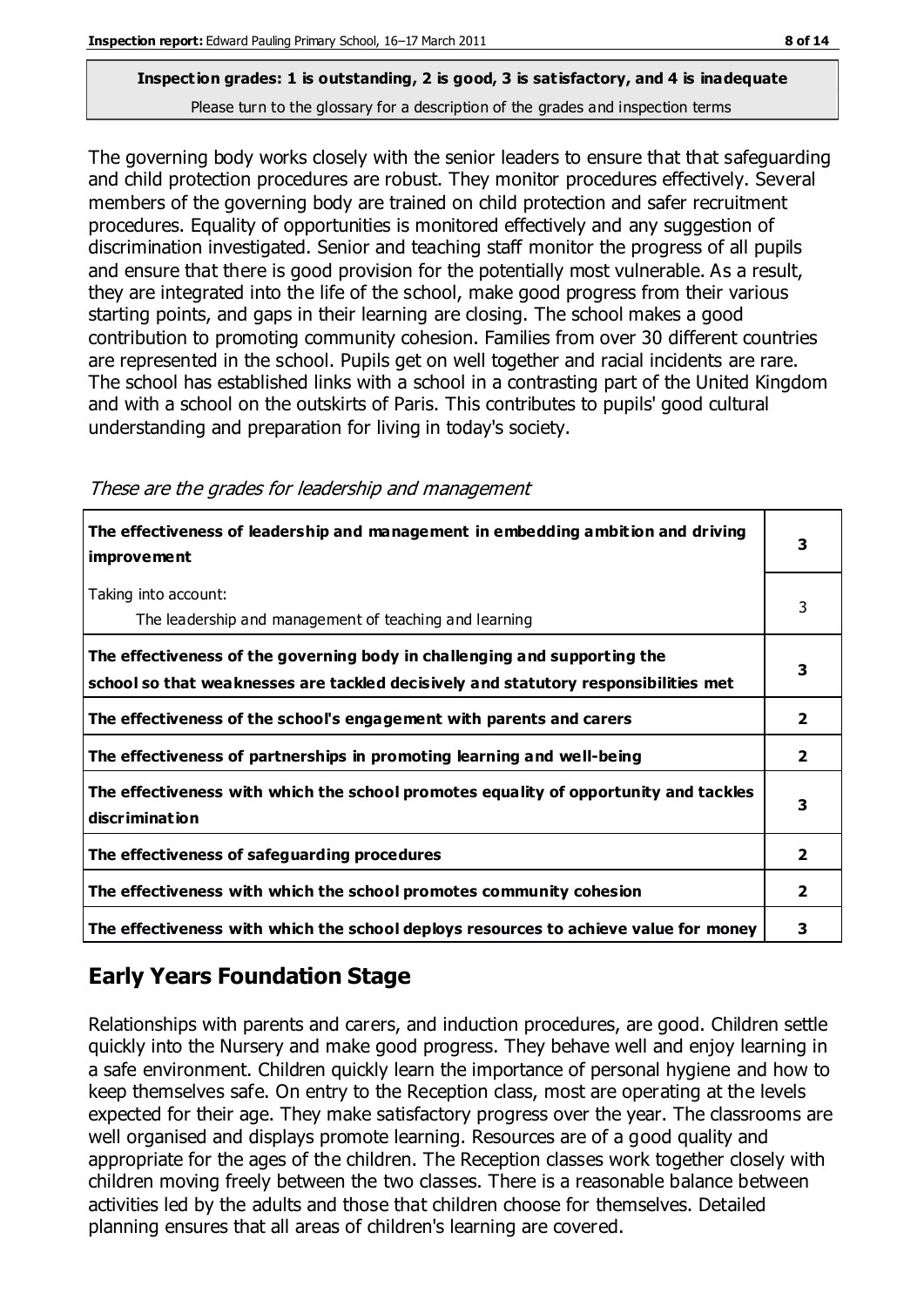Good use is made of the outdoor area to promote children's physical and creative development and their knowledge and understanding of the world. However, in both the Nursery and the Reception classes, its potential to promote the children's literacy and numeracy skills has yet to be realised. The Nursery tends to make better use of the outside area. Regular assessments are undertaken and the results are used to plan activities that capture the interests and needs of the children. However, the children's individual assessment folders do not fully record their successes and their progress towards the early learning goals. Good use is made of snack time to encourage children to take responsibility, to consolidate their understanding of number and to engage in conversation.

The Early Years Foundation Stage team has a good understanding of the strengths and areas for development; these are identified in the development plan. The end-of-year assessments for the last three years shows that children's skills and knowledge in all areas of learning has risen steadily and are now firmly in line with expectations.

| 3 |
|---|
|   |
|   |
|   |
| 3 |
|   |

These are the grades for the Early Years Foundation Stage

## **Views of parents and carers**

The return rate of questionnaires from parents and carers was lower than in most primary schools. The vast majority of respondents were entirely supportive of the school. The very large majority strongly agreed that their children enjoyed school. A few parents and carers commented that the school does not deal effectively with behaviour. During this inspection, inspectors found that behaviour in the school is good and that rare incidents of misbehaviour are managed well and dealt with appropriately.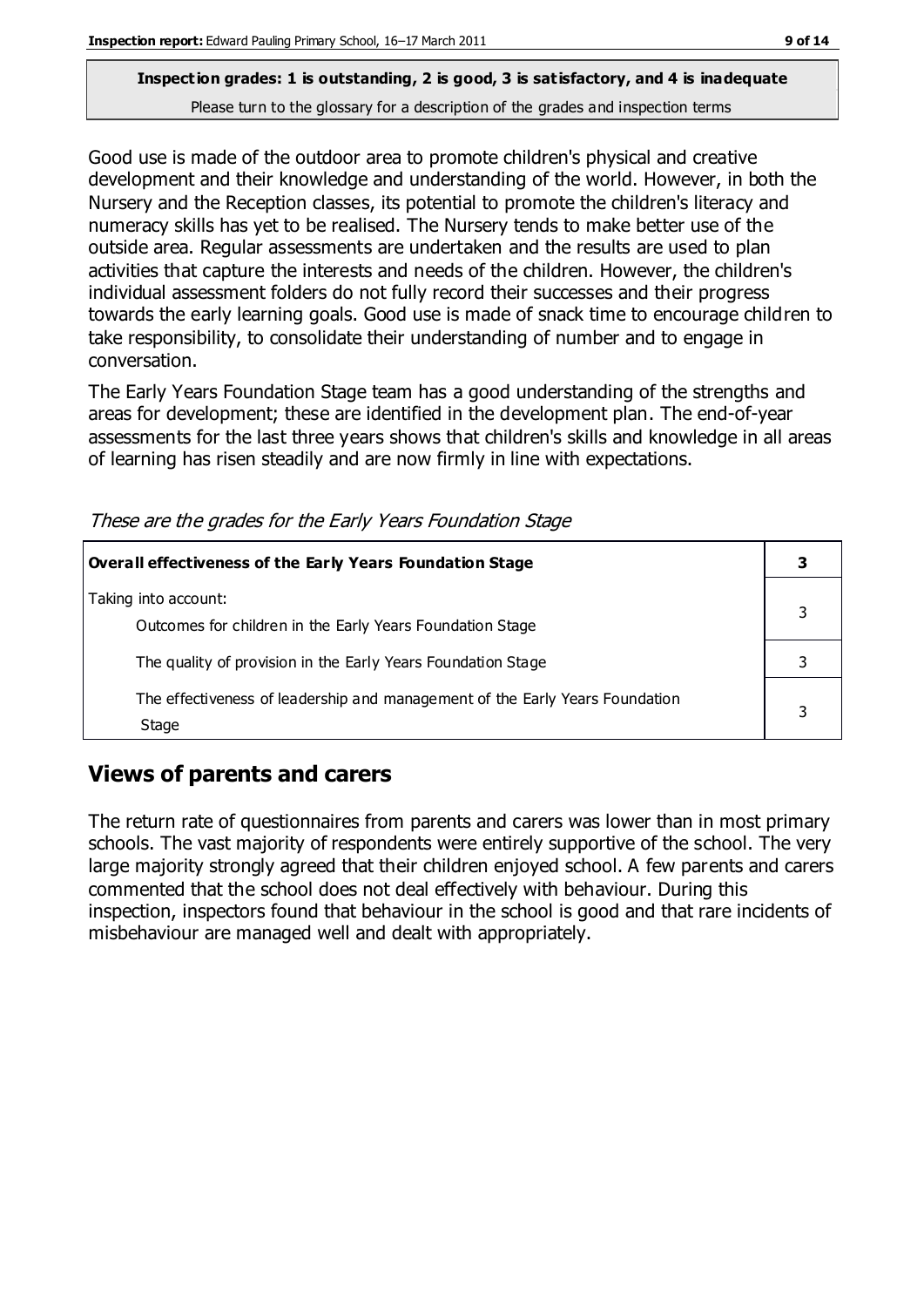#### **Responses from parents and carers to Ofsted's questionnaire**

Ofsted invited all the registered parents and carers of pupils registered at Edward Pauling Primary School to complete a questionnaire about their views of the school.

In the questionnaire, parents and carers were asked to record how strongly they agreed with 13 statements about the school.

The inspection team received 73 completed questionnaires by the end of the on-site inspection. In total, there are 362 pupils registered at the school.

| <b>Statements</b>                                                                                                                                                                                                                                       | <b>Strongly</b><br>agree |               | <b>Agree</b> |               | <b>Disagree</b> |                | <b>Strongly</b><br>disagree |               |
|---------------------------------------------------------------------------------------------------------------------------------------------------------------------------------------------------------------------------------------------------------|--------------------------|---------------|--------------|---------------|-----------------|----------------|-----------------------------|---------------|
|                                                                                                                                                                                                                                                         | <b>Total</b>             | $\frac{0}{0}$ | <b>Total</b> | $\frac{1}{2}$ | <b>Total</b>    | $\frac{1}{2}$  | <b>Total</b>                | $\frac{1}{2}$ |
| My child enjoys school                                                                                                                                                                                                                                  | 61                       | 84            | 12           | 16            | 0               | 0              | $\mathbf 0$                 | $\mathbf 0$   |
| The school keeps my child<br>safe                                                                                                                                                                                                                       | 43                       | 59            | 30           | 41            | 0               | 0              | $\mathbf 0$                 | $\mathbf 0$   |
| My school informs me about<br>my child's progress                                                                                                                                                                                                       | 45                       | 62            | 27           | 37            | $\mathbf{1}$    | $\mathbf{1}$   | $\mathbf 0$                 | $\mathbf 0$   |
| My child is making enough<br>progress at this school                                                                                                                                                                                                    | 30                       | 41            | 41           | 56            | $\overline{2}$  | 3              | $\mathbf 0$                 | $\mathbf 0$   |
| The teaching is good at this<br>school                                                                                                                                                                                                                  | 40                       | 55            | 31           | 42            | $\overline{2}$  | 3              | 0                           | $\mathbf 0$   |
| The school helps me to<br>support my child's learning                                                                                                                                                                                                   | 38                       | 52            | 32           | 44            | $\overline{2}$  | 3              | 0                           | $\mathbf 0$   |
| The school helps my child to<br>have a healthy lifestyle                                                                                                                                                                                                | 34                       | 47            | 35           | 48            | 3               | $\overline{4}$ | 0                           | $\pmb{0}$     |
| The school makes sure that<br>my child is well prepared for<br>the future (for example<br>changing year group,<br>changing school, and for<br>children who are finishing<br>school, entering further or<br>higher education, or entering<br>employment) | 23                       | 32            | 41           | 56            | 3               | 4              | $\mathbf 0$                 | $\mathbf 0$   |
| The school meets my child's<br>particular needs                                                                                                                                                                                                         | 31                       | 42            | 36           | 49            | 3               | 4              | $\mathbf 0$                 | $\mathbf 0$   |
| The school deals effectively<br>with unacceptable behaviour                                                                                                                                                                                             | 32                       | 44            | 31           | 42            | 3               | 4              | 3                           | 4             |
| The school takes account of<br>my suggestions and concerns                                                                                                                                                                                              | 26                       | 36            | 37           | 51            | 1               | 1              | 1                           |               |
| The school is led and<br>managed effectively                                                                                                                                                                                                            | 33                       | 45            | 34           | 47            | $\pmb{0}$       | $\mathbf 0$    | $\mathbf 0$                 | $\mathbf 0$   |
| Overall, I am happy with my<br>child's experience at this<br>school                                                                                                                                                                                     | 42                       | 58            | 29           | 40            | $\overline{2}$  | 3              | $\mathbf 0$                 | $\pmb{0}$     |

The table above summarises the responses that parents and carers made to each statement. The percentages indicate the proportion of parents and carers giving that response out of the total number of completed questionnaires. Where one or more parents and carers chose not to answer a particular question, the percentages will not add up to 100%.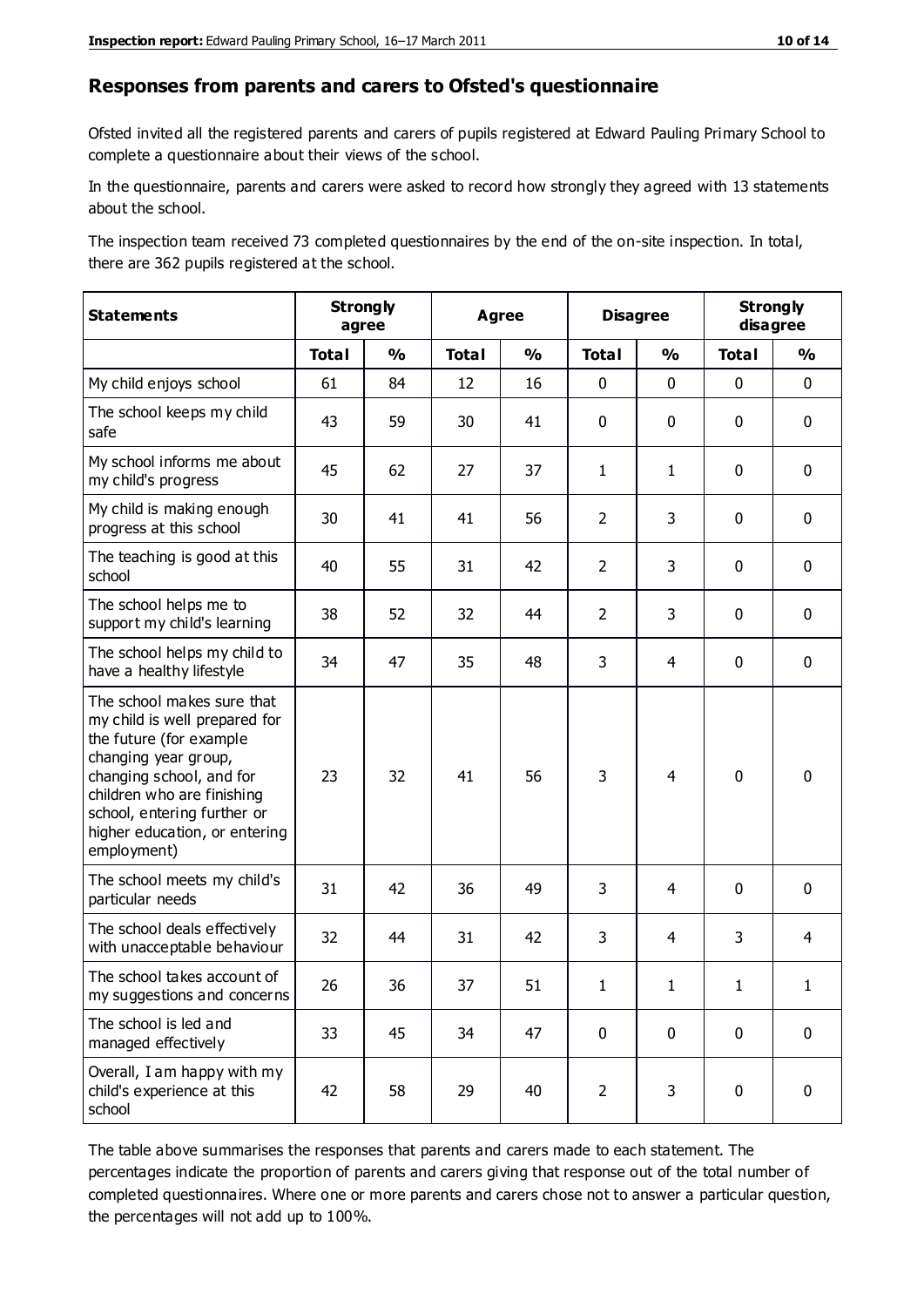## **Glossary**

| Grade   | <b>Judgement</b> | <b>Description</b>                                                                                                                                                                                                            |
|---------|------------------|-------------------------------------------------------------------------------------------------------------------------------------------------------------------------------------------------------------------------------|
| Grade 1 | Outstanding      | These features are highly effective. An outstanding school<br>provides exceptionally well for all its pupils' needs.                                                                                                          |
| Grade 2 | Good             | These are very positive features of a school. A school that<br>is good is serving its pupils well.                                                                                                                            |
| Grade 3 | Satisfactory     | These features are of reasonable quality. A satisfactory<br>school is providing adequately for its pupils.                                                                                                                    |
| Grade 4 | Inadequate       | These features are not of an acceptable standard. An<br>inadequate school needs to make significant improvement<br>in order to meet the needs of its pupils. Ofsted inspectors<br>will make further visits until it improves. |

#### **What inspection judgements mean**

### **Overall effectiveness of schools**

|                       | Overall effectiveness judgement (percentage of schools) |      |                     |                   |
|-----------------------|---------------------------------------------------------|------|---------------------|-------------------|
| <b>Type of school</b> | <b>Outstanding</b>                                      | Good | <b>Satisfactory</b> | <b>Inadequate</b> |
| Nursery schools       | 59                                                      | 35   | 3                   | 3                 |
| Primary schools       | 9                                                       | 44   | 39                  | 7                 |
| Secondary schools     | 13                                                      | 36   | 41                  | 11                |
| Sixth forms           | 15                                                      | 39   | 43                  | 3                 |
| Special schools       | 35                                                      | 43   | 17                  | 5                 |
| Pupil referral units  | 21                                                      | 42   | 29                  | 9                 |
| All schools           | 13                                                      | 43   | 37                  | 8                 |

New school inspection arrangements were introduced on 1 September 2009. This means that inspectors now make some additional judgements that were not made previously.

The data in the table above are for the period 1 September 2009 to 31 August 2010 and are consistent with the latest published official statistics about maintained school inspec tion outcomes (see **[www.ofsted.gov.uk](http://www.ofsted.gov.uk/)**).

The sample of schools inspected during 2009/10 was not representative of all schools nationally, as weaker schools are inspected more frequently than good or outstanding schools.

Percentages are rounded and do not always add exactly to 100.

Sixth form figures reflect the judgements made for the overall effectiveness of the sixth form in secondary schools, special schools and pupil referral units.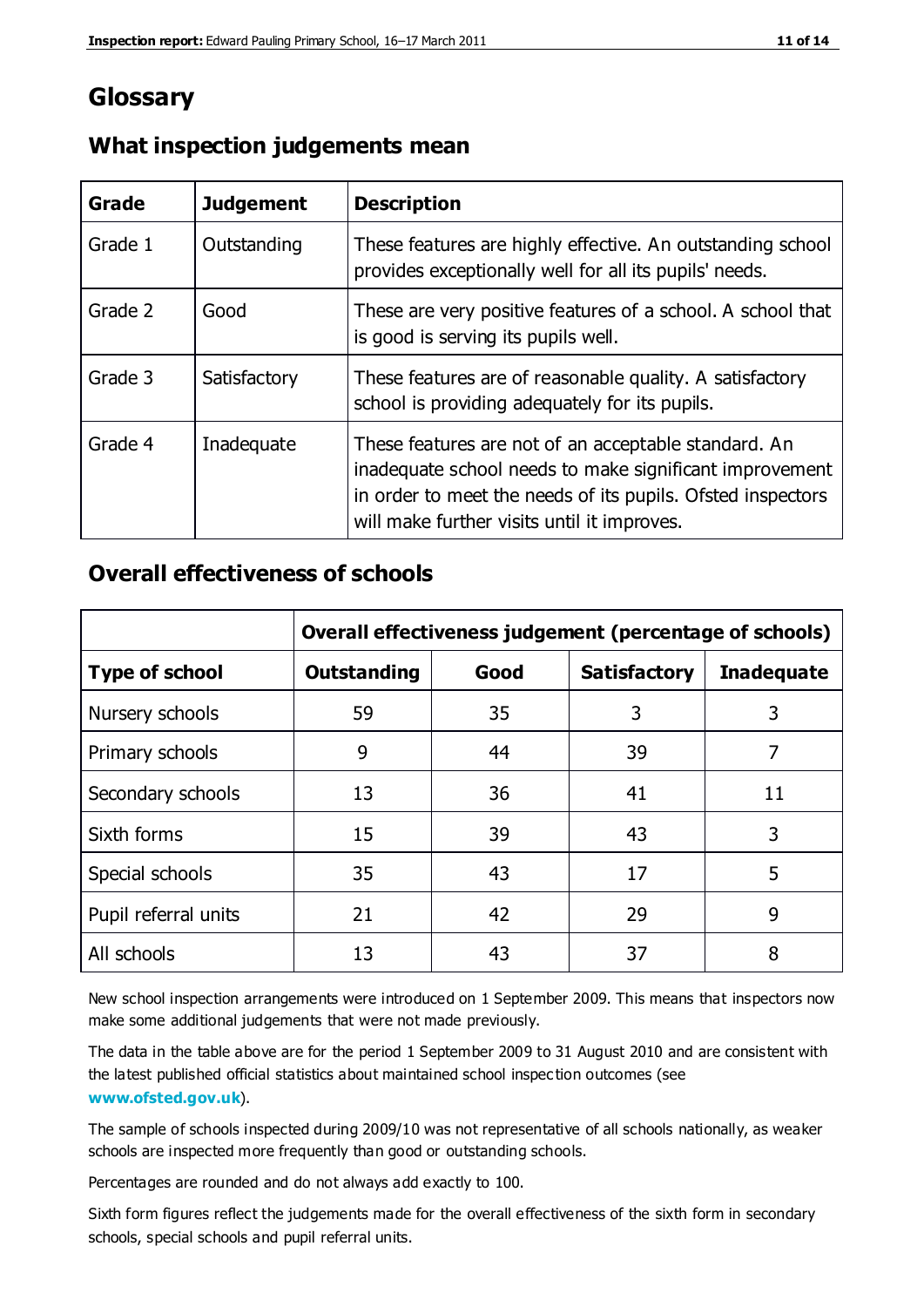# **Common terminology used by inspectors**

| Achievement:               | the progress and success of a pupil in their learning,<br>development or training.                                                                                                                                                          |  |  |
|----------------------------|---------------------------------------------------------------------------------------------------------------------------------------------------------------------------------------------------------------------------------------------|--|--|
| Attainment:                | the standard of the pupils' work shown by test and<br>examination results and in lessons.                                                                                                                                                   |  |  |
| Capacity to improve:       | the proven ability of the school to continue<br>improving. Inspectors base this judgement on what<br>the school has accomplished so far and on the quality<br>of its systems to maintain improvement.                                       |  |  |
| Leadership and management: | the contribution of all the staff with responsibilities,<br>not just the headteacher, to identifying priorities,<br>directing and motivating staff and running the school.                                                                  |  |  |
| Learning:                  | how well pupils acquire knowledge, develop their<br>understanding, learn and practise skills and are<br>developing their competence as learners.                                                                                            |  |  |
| Overall effectiveness:     | inspectors form a judgement on a school's overall<br>effectiveness based on the findings from their<br>inspection of the school. The following judgements,<br>in particular, influence what the overall effectiveness<br>judgement will be. |  |  |
|                            | The school's capacity for sustained<br>improvement.                                                                                                                                                                                         |  |  |
|                            | Outcomes for individuals and groups of pupils.                                                                                                                                                                                              |  |  |
|                            | The quality of teaching.                                                                                                                                                                                                                    |  |  |
|                            | The extent to which the curriculum meets<br>pupils' needs, including, where relevant,<br>through partnerships.                                                                                                                              |  |  |
|                            | The effectiveness of care, guidance and<br>support.                                                                                                                                                                                         |  |  |
| Progress:                  | the rate at which pupils are learning in lessons and<br>over longer periods of time. It is often measured by<br>comparing the pupils' attainment at the end of a key                                                                        |  |  |

stage with their attainment when they started.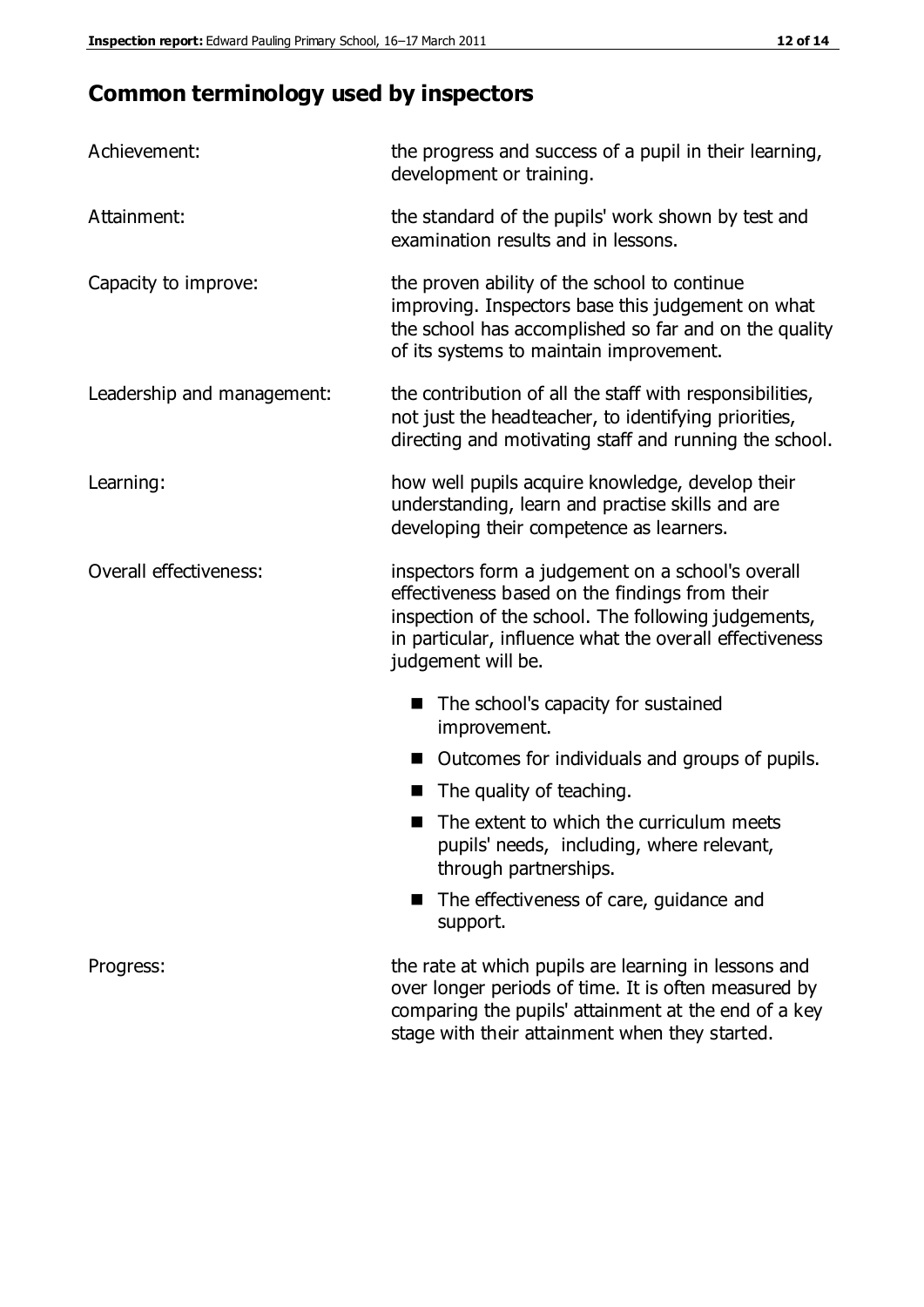#### **This letter is provided for the school, parents and carers to share with their children. It describes Ofsted's main findings from the inspection of their school.**

18 March 2011

#### Dear Pupils

#### **Inspection of Edward Pauling Primary School, Feltham TW13 4TQ.**

Thank you for making us so welcome when we visited your school. We enjoyed our visit and talking to you. You told us that you enjoy school, want to learn and the staff look after you well. We were pleased to find that you have a good understanding of staying safe, and most of you are keen to adopt a healthy lifestyle. Well done for getting Healthy Schools status! We saw you behave well and show respect for each other. You make a good contribution to the school and the wider community. We hope you enjoyed the various activities on Red Nose Day and raised a lot of money for charity. Your spiritual, moral, social and cultural development is good.

Your school provides you with a satisfactory education. Your attainment at the end of Year 6 is similar to the national average. Your attainment in English is usually slightly higher than in mathematics. Nevertheless, we were very pleased to see that the results at the end of the Reception class, Year 2 and Year 6 in reading, writing and mathematics have risen steadily over the last three years. Overall, your progress is satisfactory.

We have asked the school to do these things to help you.

- To make better use of the outdoor area for children in the Nursery and Reception classes and to tighten up on the assessments records the staff make on the children.
- To ensure that you make better progress and reach higher standards in mathematics by helping you to have a better understanding of mathematical words and by giving you more opportunities to solve problems.
- To ensure that teachers use the information they gain from their assessments of your work to plan work that challenges you at all times.

Please remember, to make your school better, all of you must play your part by always trying your best. Well done on the improved attendance figures! Keep it up and continue to be proud of your school.

Yours sincerely

David Wynford-Jones Lead inspector